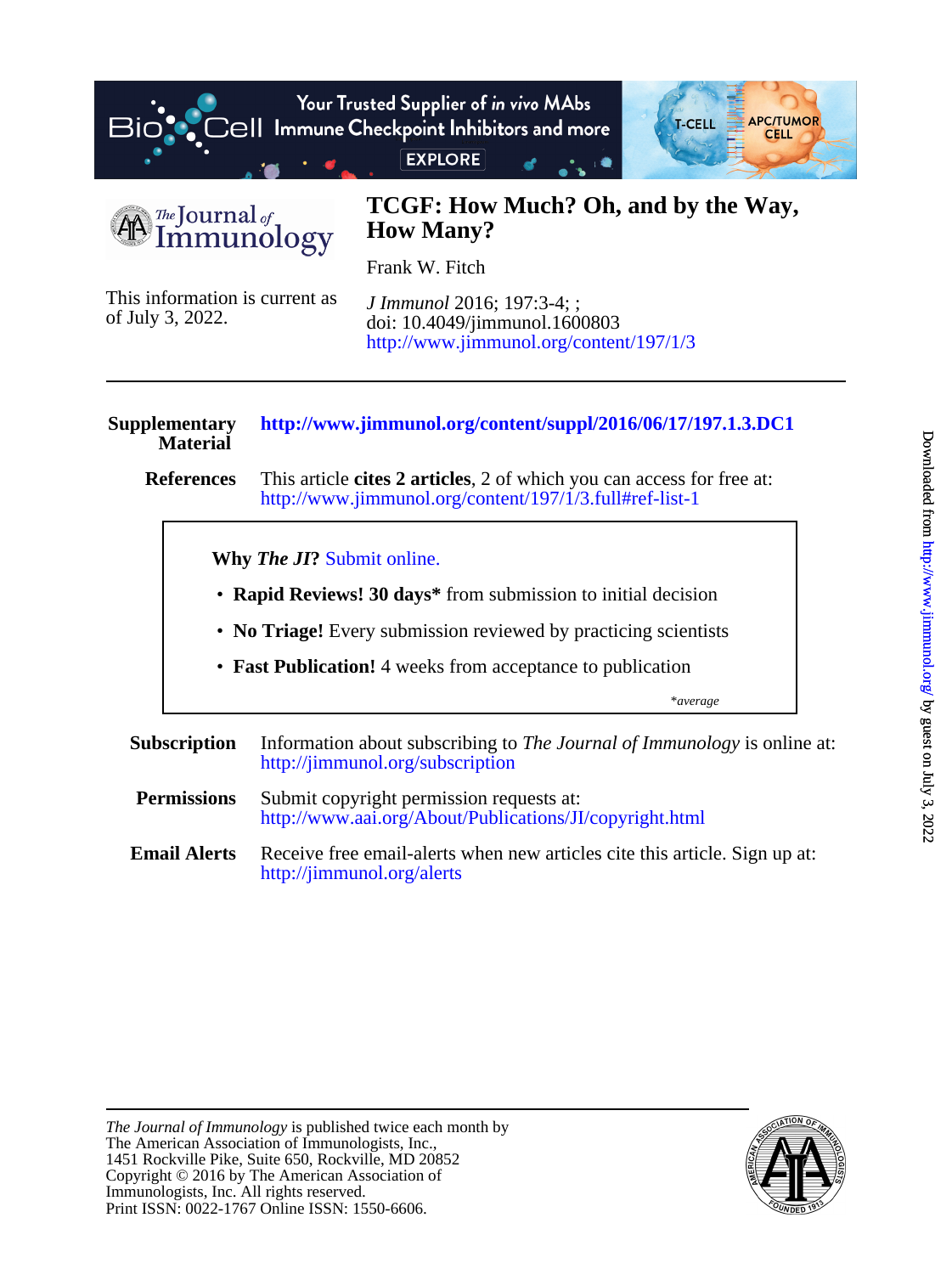# TCGF: How Much? Oh, and by the Way, How Many?

Frank W. Fitch



he Pillars of Immunology article (1) selected for comment by the editors in this issue is a bit unusual. It is second on the list of the 100 most cited publications in The Journal of Immunology (The JI) with 4201 citations, and it was published in 1978, 38 years ago. Only 12 papers on this list were published at an earlier date. It not only had a significant influence but played that role for a long time.

At its founding in 1916, *The JI* was intended to provide "correct knowledge of vaccine therapy, serology and immunology from an authoritative and nonpartisan source" (2). Through its first four decades, *The JI* published articles concerned mainly with development of more effective active and passive immunization in the treatment of human and animal diseases and with characterizing immunological disease processes, using the tools that were available at the time. By the 1960s, things were beginning to change. Technological and conceptual advancements developed through basic research in the biological and physical sciences during World War II were being applied profitably in immunology research as well. Although past efforts were devoted mainly to studies of the outcome of the immune process (the final result of Ag stimulation of immunity), new technologies facilitated the study of the events involved in the initiation of the immune processes (the interactions of Ag with cells to induce immune responses).

Large numbers of lymphocytes were required to study the molecular processes by which Ag stimulation activates an immune response, and the improvements in tissue culture technology facilitated this approach. Successful long-term culture of normal human T lymphocytes was found to be strictly dependent on the addition of a growth factor. Culture supernatants from PHA-stimulated human blood cells were a convenient source of such a growth factor (3).

In their studies, Gillis et al. (1) devised a sensitive microassay for T cell growth factor (TCGF) based on the incorporation of tritiated thymidine ([3 H]TdR) by long-term cytotoxic T cell

lines. They cultured growth factor–dependent long-term murine tumor-specific cytotoxic T lymphocytes for 24 h with serial dilutions of the experimental sample.  $[^{3}H]TdR$  was added for an additional 4 h, cultures were harvested onto glass fiber filter strips, and [<sup>3</sup>H]TdR incorporation was determined. A quantitative measure of TCGF activity was obtained by comparison of the activity of the unknown sample with that of a standard growth factor sample by plotting the data from a  $log<sub>2</sub>$  dilution series of samples as a percentage of maximum cpm on probability (probit) paper.

To compare the levels of TCGF production induced by different stimuli, the investigators cultured the stimulated cells for 48 h, the time at which maximum TCGF levels were found in stimulated rat spleen cell cultures. TCGF, produced by T cell mitogen- or Ag-stimulated mouse and rat spleen cells, caused growth of human, murine, and rat lymphocytes. This suggested that either a single type of TCGF molecule had activity on lymphocytes from three widely different species of animals or several different TCGF molecules were produced by one species. TCGF activity was first detected at 12 h after stimulation with Con A; maximum activity was detected at 48 h after stimulation, and no activity remained after 96 h of culture. The absence of TCGF activity after culture for 96 h was not due to the presence of an inhibitor of the growth factor; rather, active removal seemed to occur. Growth factor production was depressed if spleen cells were pretreated with anti–Thy-1 serum and rabbit complement, suggesting the essential involvement of T lymphocytes in TCGF production. Spleen cells from several mouse strains and from rats produced TCGF activity when stimulated with several mitogens (Con A, PHA, and PWM), as did human peripheral blood cells stimulated with PHA and by mouse spleen cells in mixed leukocyte cultures. LPS stimulation did not induce TCGF production. Conditioned medium from mouse BALB/c fibroblasts had no TCGF activity.

These results and information gathered using newly developed techniques in genetics and molecular biology documented with certainty the amazing complexity of immune responses. Intriguing discoveries suddenly made immunology a most exciting area for investigation, and multiple components of the immune response rapidly came to be investigated in increasing detail. Many distinct factors having inhibitory or stimulatory activity on the various cell types involved in immunity were discovered and characterized; soon numbers, rather than letters, were used as names (among these, TCGF was renamed as IL-2). Inbred mice had already proved their value in studying the genetic involvement in immune responses. The application of molecular approaches proved more valuable in characterizing the control mechanisms involved in regulation of immunity. The number of distinct cell types known to be involved in stimulating or inhibiting

The University of Chicago, Chicago, IL 60637

Address correspondence and reprint requests to Dr. Frank W. Fitch, 5449 South Kenwood Avenue, Chicago, IL 60615. E-mail address: fwfitch@uchicago.edu

Abbreviations used in this article: [<sup>3</sup>H]TdR, tritiated thymidine; TCGF, T cell growth factor; The JI, The Journal of Immunology.

Copyright 2016 by The American Association of Immunologists, Inc. 0022-1767/16/\$30.00